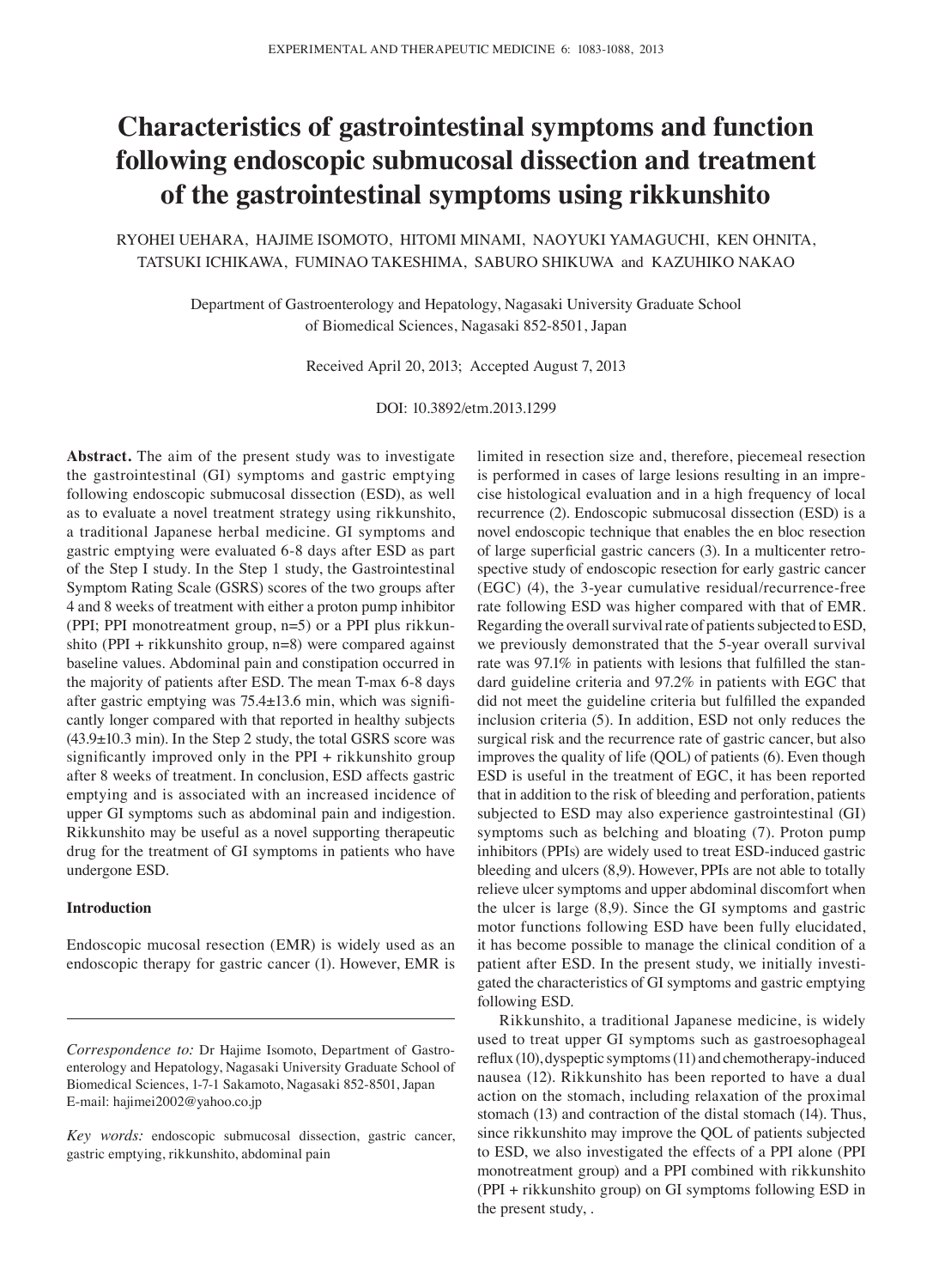## **Patients and methods**

*Subjects.* A total of 33 patients with gastric cancer (mean age 70 years; male/female, 25/8) who had undergone ESD at Nagasaki University Hospital (Nagasaki, Japan) between January 2010 and September 2011 were included in the present study as primary subjects (Step 1). The primary subjects met the following inclusion criteria: i) patients with gastric cancer subjected to ESD, ii) patients aged >20 and <81 years, iii) patients for whom oral administration was possible, and iv) patients who provided written informed consent regarding their participation in the study. The exclusion criteria were the following: i) presence of an additional type of cancer, ii) patients who needed chemotherapy, iii) patients with serious complications (liver, kidney, heart, blood or metabolic disorders), iv) patients with alcohol or drug dependence, v) patients under treatment for a psychological disease, vi) patients with ulcerative colitis, Crohn's disease or irritable bowel syndrome (IBS), vii) women who were pregnant or wished to become pregnant during the study or the follow-up period, as well as lactating women, viii) patients who had received traditional Japanese medicine including the test drug within one month prior to the administration of the test drug, ix) patients with a history of hypersensitivity to traditional Japanese medicine including the test drug, and x) patients who were not considered eligible for inclusion in the present study by the chief investigator.

*Study design.* This study (UMIN000002302) was a prospective, randomized, parallel, comparative study to examine the pharmacological effects, efficacy and safety of drug therapy in gastric cancer patients subjected to ESD. This study was conducted based on ethical guidelines for clinical studies, taking into consideration the human rights and privacy of the patients. The protocol of this study was approved by the Institutional Review Board of Nagasaki University Hospital.

*Study procedures and questionnaire.* The study procedures followed are shown in Fig. 1. After obtaining written informed consent regarding participation prior to ESD, patients who fulfilled all the inclusion criteria were included in this study. The GI symptoms of the patients were assessed using the Gastrointestinal Symptom Rating Scale (GSRS) 6-8 days following ESD. Gastric emptying was evaluated using the [ 13C]-labeled acetate breath test (described in detail later) that consisted of the administration of a liquid meal [OKUNOS-A  $(200 \text{ ml})$  containing <sup>13</sup>C-sodium acetate  $(100 \text{ mg})$  and the determination of the peak time of the 13C% dose-excess curve (T-max) after the evaluation of GI symptoms. The Japanese Ministry of Health, Labour and Welfare has approved rikkunshito for the treatment of abdominal pain and indigestion. Thirteen patients who scored  $\geq 3$  more than the average GSRS scores for abdominal pain or indigestion 6-8 days after ESD were included in the Step 2 study, and were randomized to the PPI group [standard treatment with rabeprazole monotreatment (20 mg/day), twice/day (b.i.d);  $n=5$ ] or the PPI + rikkunshito group [rabeprazole (20 mg/day, b.i.d) combined with rikkunshito (7.5 g/day), three times/day (t.i.d); n=8]. The respective GSRS scores of the two groups after 4 and 8 weeks of treatment were compared with baseline values.



Figure 1. Study design. Patients who were scored ≥3 more than the average GSRS score for abdominal pain or indigestion 6-8 days after ESD were randomized to either of the two groups in the Step 2 study. ESD, endoscopic submucosal dissection; PPI, proton pump inhibitor.

*Measurement of GI symptoms.* The GI symptoms were evaluated using the GSRS, which is an inquiry table consisting of 15 items for the evaluation of general GI symptoms (15). Each GSRS item is rated on a 7-point Likert scale ranging from no discomfort to very severe discomfort. Based on a factor analysis, the 15 GSRS items break down into the following five scales: abdominal pain (abdominal pain, hunger pain and nausea), reflux syndrome (heartburn and acid regurgitation), diarrhea syndrome (diarrhea, loose stools and urgent need for defecation), indigestion syndrome (borborygmus, abdominal distension, eructation and increased flatus) and constipation syndrome (constipation, hard stools and a feeling of incomplete evacuation).

In the Step 2 study, the overall GSRS score and subscales after 4 and 8 weeks of treatment were compared against baseline values to evaluate the potential improvement of GI symptoms in each group.

*Measurement of gastric emptying.* The gastric emptying test was performed according to the protocol of the 13C-acetate breath test standardized by the Japan Society of Smooth Muscle Research (16). Briefly, a commercially available diet (OKUNOS-A; Horika Foods, Tokyo, Japan) was used as the test meal. A 200 ml portion of the diet contained 9.8 g protein, 5.2 g fat, 28.6 g carbohydrate and 200 kcal. The test meal was enriched with 100 mg 13C-sodium acetate (Wako Pure Chemicals Industries, Osaka, Japan). Breath samples were collected into 300 cc packs (Otsuka Pharmaceutical Co., Tokyo, Japan). The analysis of the  ${}^{13}CO_2/{}^{12}CO_2$  enrichment in the breath samples was performed using an infrared spectrophotometer (UBiT-IR200; Otsuka Electronics Co., Tokyo, Japan). The T-max of gastric emptying was calculated using Excel software (Star Medical, Tokyo, Japan). The cumulative excretion of  ${}^{13}CO_2$  (as a percentage of the ingested dose) was also calculated.

Once baseline measurements had been taken after an overnight fast, subjects consumed the test meal within 15 min. Upon completion of the meal  $(t=0 \text{ min})$ , sequential postprandial measurements of gastric emptying were taken. Expired breath samples were collected at t=0 min and every 5 min for the first half hour after the meal was consumed, and at 15-min intervals from t=30 min until 90 min for the detection of  ${}^{13}CO_2$ .

*Adverse events, safety and tolerability.* Safety and tolerability were assessed by recording all adverse events, and changes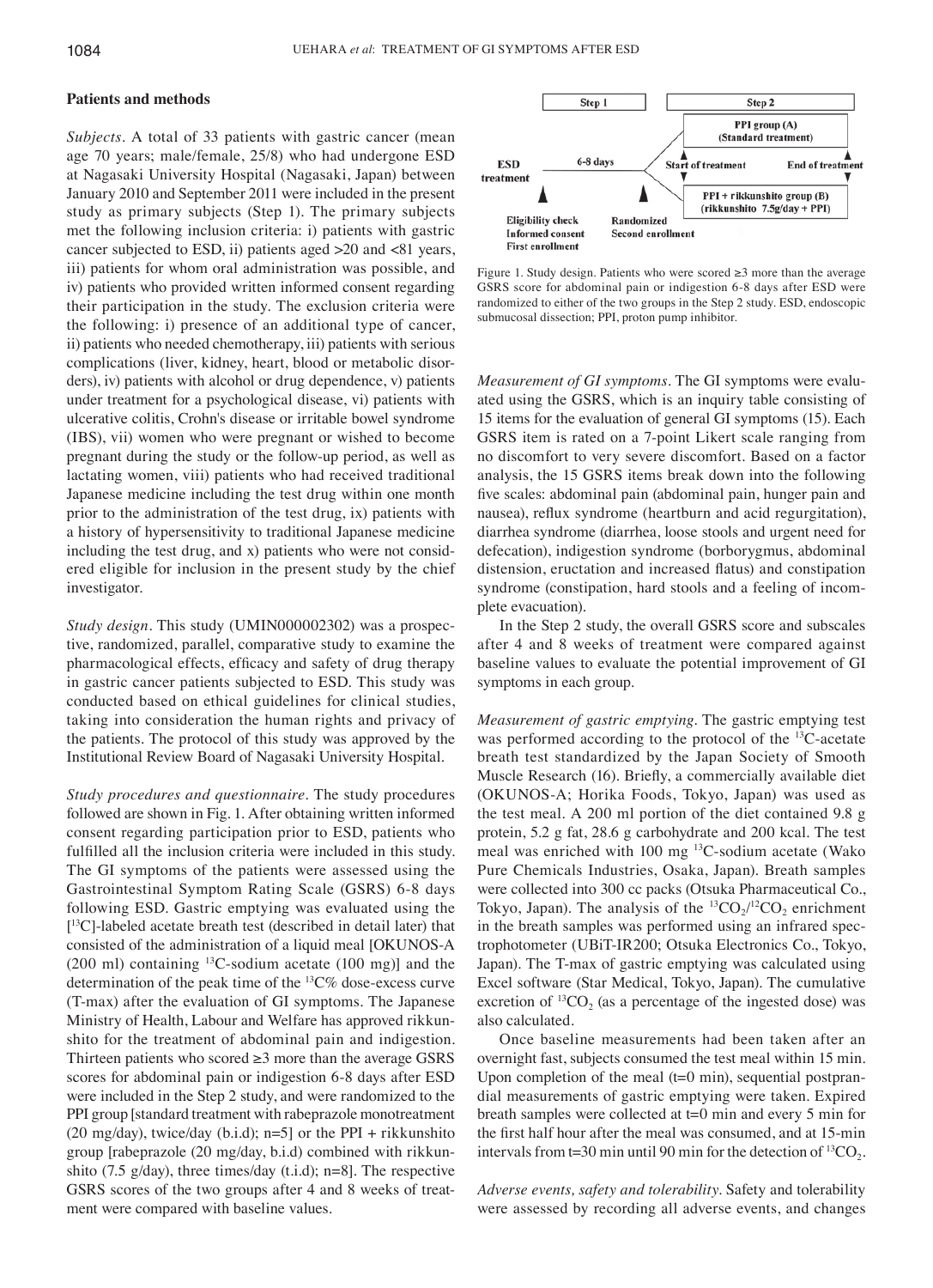in hematological and clinical laboratory variables were measured during the screening visit and after the post-dose esophagogastroduodenoscopy. An adverse event was defined as any unfavorable or unintended sign, whether or not it was considered to be causally related to the drugs used in this study.

*Compliance.* Treatment compliance was defined as the percentage of the test drug used. A treatment compliance of ≥66.6% was considered acceptable.

*Statistical analysis.* The treatment response in each group was evaluated based on changes in the GSRS or GSRS sub-item scores prior to and following treatment using the Wilcoxon signed-rank test. Furthermore, the improvement rate in each subject was calculated from these scores, and the mean values were compared between the two groups using the Wilcoxon rank-sum test. This test was also used to compare background factors such as age and body mass index (BMI). The distribution of gender was compared using Fisher's exact test. P<0.05 was considered to indicate a statistically significant difference. All data are expressed as the mean  $\pm$  standard deviation (SD).

## **Results**

*Patient characteristics.* Patient characteristics including mean age, male/female ratio, BMI and clinicopathological characteristics of EGC are shown in Table I. The standard guideline criteria and expanded criteria for ESD were established by the Japanese Gastric Cancer Association (17,18). The standard guideline criteria were defined as differentiated mucosal cancer of ≤2 cm without ulcer. The expanded criteria encompassed non-ulcerative differentiated cancer >2 cm, ulcerative differentiated cancer <3 cm, non-ulcerative undifferentiated cancer <2 cm and differentiated, submucosal invading (limited to 500  $\mu$ m below the lamina propria) cancer <3 cm in diameter. In 11 patients the lesion fulfilled the standard guideline criteria, in seven patients the lesion fulfilled the expanded criteria, and in 15 patients the lesion was an adenoma or atypical duct hyperplasia that did not comply with either the standard guideline or expanded criteria. The lesions were removed by en bloc resection in all patients. The incidence of local tumor recurrence was 3% (complete removal:incomplete removal, 32:1).

*Gastric emptying in EGC patients who had undergone ESD.*  Of the 33 patients who had undergone ESD, the evaluation of gastric emptying was possible in 32 patients. The reference range of T-max was derived from 63 healthy volunteers by the Japan Society of Smooth Muscle Research; the mean ± SD of the T-max was  $43.9\pm10.3$  min (16). Gastric emptying following ESD in the patients with EGC in the present study is shown in Fig. 2. The mean T-max 6-8 days after ESD was 75.4±13.6 min which was significantly increased compared with that in healthy subjects (43.9±10.3 min).

*Incidence of GI symptoms according to location of the lesion.* GI symptoms were evaluated in 29 of the 33 patients subjected to ESD. Of these 29 patients, 25 were scored  $\geq 3$ (≥mild discomfort) for at least one of the 15 GSRS items. The ratio of patients with GI symptoms (≥mild discomfort) according to lesion location is shown in Fig. 3. The lesion Table I. Clinicopathological characteristics of early gastric cancer patients.

| Characteristic                       | Value, n (range) |  |
|--------------------------------------|------------------|--|
| No. of patients                      | 33               |  |
| Age (years)                          | 70 (56-79)       |  |
| Gender (male/female)                 | 25/8             |  |
| Body mass index                      | 23 (17-30)       |  |
| ESD of gastric lesions               |                  |  |
| Guideline criteria                   | 11               |  |
| Expanded criteria                    | 7                |  |
| Other                                | 15               |  |
| Lesion size (mm)                     | $27(7-70)$       |  |
| Length of the resected specimen (mm) | 50 (18-90)       |  |
| En bloc resection/piecemeal removal  | 33/0             |  |
| Complete removal/incomplete removal  | 32/1             |  |
| Lesion localization in the stomach   |                  |  |
| Upper third                          | 6                |  |
| Middle third                         | 11               |  |
| Lower third                          | 16               |  |
| Lesion site in the stomach           |                  |  |
| Anterior wall                        | 5                |  |
| Posterior wall                       | 7                |  |
| Lesser curvature                     | 13               |  |
| Greater curvature                    | 7                |  |
| Other                                | 1                |  |

ESD, endoscopic submucosal dissection.



Figure 2. Gastric emptying in patients with early gastric cancer subjected to ESD. The reference range of T-max was derived from measurements in 63 healthy volunteers by the Japan Society of Smooth Muscle Research (16). Horizontal bars represent the median value in each group. \*\*P<0.01, healthy volunteers vs. patients with ESD (Wilcoxon rank-sum test). ESD, endoscopic submucosal dissection.

location was defined by anatomically dividing the stomach into three portions according to the Japanese classification of gastric carcinoma: the upper (U), middle (M) and lower (L) parts (17,18). Constipation (mean of U, M and L, 56%), a sense of incomplete evacuation (44%), hard stools (33%), abdominal distension (32%) and abdominal pain (30%) were reported in ≥30% of the patients irrespective of the lesion location. The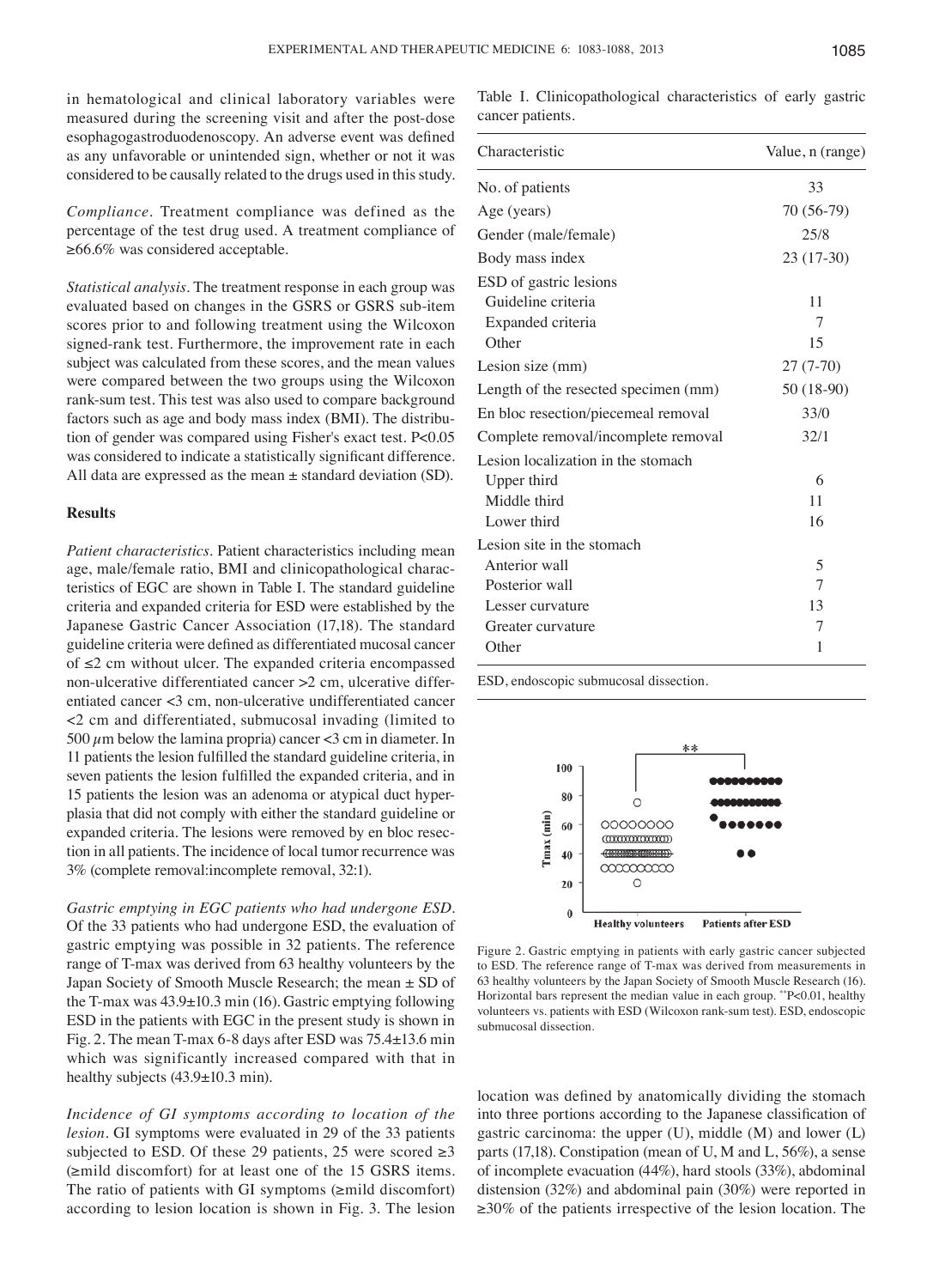| Subscale score        | PPI group $(A)$ |                 |                 | $PPI + r$ ikkunshito group (B) |                              |                   |
|-----------------------|-----------------|-----------------|-----------------|--------------------------------|------------------------------|-------------------|
|                       | <b>Baseline</b> | 4 weeks         | 8 weeks         | <b>Baseline</b>                | 4 weeks                      | 8 weeks           |
| Reflux syndrome       | $1.50\pm0.61$   | $1.40\pm0.65$   | $1.30 \pm 0.45$ | $1.63 \pm 0.64$                | $1.06\pm0.18$                | $1.13 \pm 0.35$   |
| Abdominal pain        | $2.20 \pm 0.51$ | $1.13 \pm 0.18$ | $1.27 \pm 0.37$ | $2.63 \pm 1.13$                | $1.42 \pm 0.50$              | $1.08 \pm 0.15^a$ |
| Indigestion syndrome  | $2.40\pm0.86$   | $1.45 \pm 0.45$ | $1.75 \pm 0.74$ | $2.06 \pm 0.98$                | $1.75 \pm 1.03$              | $1.47 \pm 0.49$   |
| Diarrhoea syndrome    | $2.40 \pm 1.21$ | $1.27 \pm 0.37$ | $1.25 \pm 0.50$ | $1.67 \pm 0.71$                | $1.38 \pm 0.58$              | $1.38 \pm 0.45$   |
| Constipation syndrome | $3.27 \pm 1.40$ | $2.40 \pm 1.67$ | $3.08 \pm 1.60$ | $2.75 \pm 1.38$                | $2.67 \pm 1.55$              | $2.50 \pm 1.47$   |
| Overall scores        | $2.35 \pm 0.79$ | $1.53 \pm 0.56$ | $1.73 \pm 0.66$ | $2.15 \pm 0.69$                | $1.65 \pm 0.58$ <sup>a</sup> | $1.51 \pm 0.35^b$ |

Table II. Overall scores and the five subscale scores of the GSRS after 4 and 8 weeks of treatment with a PPI alone or a PPI combined with rikkunshito.

a P<0.05, b P<0.01 vs. baseline. GSRS, Gastrointestinal Symptom Rating Scale; PPI, proton pump inhibitor.



score  **B**score

Figure 3. Ratio of patients with GI symptoms (≥mild discomfort) according to lesion location. Of the 29 patients that were evaluated for GI symptoms after ESD, 25 were scored  $\geq 3$  ( $\geq$ mild discomfort) for at least one of the 15 GSRS items. GI, gastrointestinal; ESD, endoscopic submucosal dissection; GSRS, Gastrointestinal Symptom Rating Scale. U, upper third; M, middle third; L, lower third.



Figure 4. Changes in the overall scores and subscale GSRS scores (abdominal score) after treatment with (A) a PPI or (B) a PPI + rikkunshito. Closed circles indicate mean scores. \* P<0.05, \*\*P<0.01 vs. the score at baseline (Wilcoxon signed-rank test). GSRS, Gastrointestinal Symptom Rating Scale; PPI, proton pump inhibitor; ESD, endoscopic submucosal dissection.

incidences of nausea and a sense of incomplete evacuation were higher in the patients whose lesion was located in the U portion (33 and 67%, respectively) compared with those in the patients whose lesion was located in the M (0 and 44%, respectively) or L portions (14 and 21%, respectively). The incidence of upper abdominal pain was higher in the patients whose lesion was located in the L portion (50%) than in those whose lesion was located in the U (17%) or M portions (22%).

*Effect of rikkunshito on GI symptoms after ESD.* Thirteen patients who scored  $\geq 3$  more than the average scores for abdominal pain or indigestion 6-8 days after ESD were included in the Step 2 study. The overall scores and the five subscale scores of GSRS after 4 and 8 weeks of treatment with a PPI alone (rabeprazole 20 mg/day, b.i.d, n=5) or a PPI (rabeprazole 20 mg/day, b.i.d, n=8) combined with rikkunshito (7.5 g/day, t.i.d) are shown in Table II. The overall scores and five subscale scores of GSRS did not change after 4 and 8 weeks of treatment with the PPI alone, while a significant improvement of overall GSRS scores was observed after 4 and 8 weeks of treatment with PPI plus rikkunshito (P=0.1313). Moreover, the mean abdominal pain score was significantly decreased after 8 weeks of treatment with PPI plus rikkun-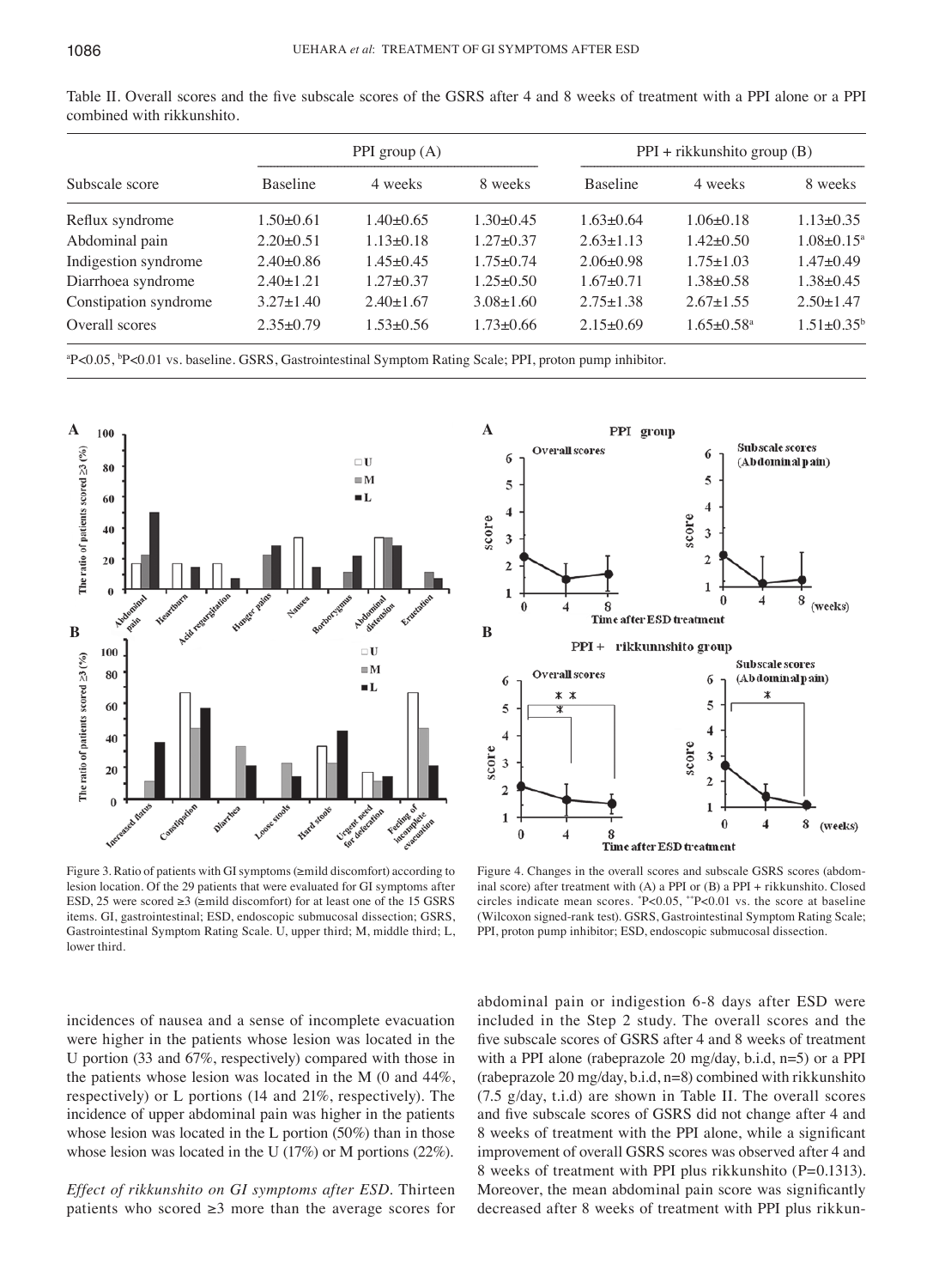

Figure 5. Changes of abdominal pain GSRS scores (abdominal and hunger pain) after treatment with (A) a PPI or (B) a PPI + rikkunshito. Closed circles indicate mean scores. \* P<0.05 vs. the score at baseline (Wilcoxon signed-rank test). GSRS, Gastrointestinal Symptom Rating Scale; PPI, proton pump inhibitor; ESD, endoscopic submucosal dissection.

shito (Fig. 4), indicating the beneficial effects of rikkunshito, particularly against abdominal and hunger pains (Fig. 5).

#### **Discussion**

The mean T-max 6-8 days after ESD was 75.4±13.6 min which was significantly longer compared with the mean T-max previously reported in healthy subjects (43.9±10.3 min) (16). This suggests that gastric emptying was delayed 6-8 days after ESD; however, gastric emptying beyond this operative period remains unknown. Furthermore, we examined the correlation between delayed gastric emptying and lesion location, and observed that the gastric emptying tended to be more delayed in patients whose lesion was located in the U portion [T-max (mean  $\pm$  SD), 87.5 $\pm$ 6.1] compared with those whose lesion was located in the M [T-max (mean  $\pm$  SD), 75.0 $\pm$ 12.2] or L portions [T-max (mean  $\pm$  SD), 67.7 $\pm$ 14.9] (data not shown). Normal gastric emptying is known to reflect a coordinated effort of the fundus, antrum, pyloric sphincter and duodenum (19). Moreover, the gastric emptying of solid and liquid foods is regulated by different mechanisms (19-21). Liquid emptying mainly depends on the gastric-duodenal pressure gradient derived from prolonged contraction of the fundus with less reliance on antral peristalsis and pyloric opening. By contrast, solids are initially retained selectively within the stomach until particles have been triturated to a size of <2 mm, and the solid emptying mainly depends on antral and pylorus actions. Since a liquid meal was used in the gastric emptying test, the action of the fundus is likely to have had a potent effect on gastric emptying. The U portion of the stomach includes the fundus. Therefore, gastric emptying is likely to be further delayed in patients whose lesion is located in the U portion compared with those whose lesion is located in the M or L portion.

GI symptoms associated with delayed gastric emptying were observed 6-8 days after ESD. In particular, constipation, a sense of incomplete evacuation and abdominal distension were observed in ≥30% of the patients. It is not clear whether delayed gastric emptying causes constipation, although voluntary suppression of defecation is known to delay gastric emptying in healthy subjects (22). Furthermore, constipation-predominant IBS patients have been reported to experience delayed gastric emptying more frequently compared with healthy controls or diarrhea-predominant IBS patients (23). Consequently, constipation may further delay gastric emptying.

The present study demonstrated that the incidence of upper abdominal pain was higher in the patients whose lesion was located in the L portion than in those whose lesion was located in the U or M portion. Since the L portion of the stomach includes the antrum and the pylorus, the L portion is subject to the effects of smooth muscle contraction/relaxation and bile acid regurgitation by antroduodenal coordination (19). Therefore, many patients with a lesion in the L portion appear to experience abdominal pain.

In the present study, we evaluated the effectiveness of rikkunshito against GI symptoms following ESD. The overall and mean abdominal pain GSRS scores were improved following treatment with a PPI plus rikkunshito but not after treatment with a PPI alone. In patients with PPI-refractory gastroesophageal reflux disease, treatment with PPI plus rikkunshito has been shown to improve upper GI symptoms, supporting the results of the present study (10). Since rikkunshito does not have the gastric anti-secretory effect of an acid reducer such as PPI 24, rikkunshito may improve abdominal pain by a mechanism different from that of PPI. Rikkunshito has various pharmacological actions such as a stimulatory effect on gastric emptying (25-27), regulation of ghrelin secretion (28-30) and protection of the gastric mucosa (31). Rikkunshito has been shown to improve upper GI symptoms via the stimulation of gastric emptying in functional dyspeptic (FD) patients (25) and in patients who had undergone pylorus-preserving gastrectomy (26). Moreover, hesperidine and atractylodin, which are ingredients of rikkunshito, have been found to improve delayed gastric emptying in rats following L-NNA-administration (27,32). Ghrelin is a digestive system hormone, originally identified in the stomach as the endogenous ligand for the growth hormone secretagogue receptor GHS-R1a (33). Ghrelin has a wide spectrum of biological functions including appetite stimulation, GI motility and gastric mucosal protection (34,35). Recently, rikkunshito was shown to enhance ghrelin secretion and the reactivity of its receptor (28,36). In particular, the plasma acyl-ghrelin concentration is increased in healthy volunteers and FD patients following treatment with rikkunshito (29,30). Thus, the stimulatory effect of gastric emptying and ghrelin secretion caused by rikkunshito plays a major role in the alleviation of GI symptoms. The improvement in abdominal pain following ESD may be due to these pharmacological effects. The effects of rikkunshito on gastric emptying and plasma ghrelin concentration in patients who have undergone ESD warrant further investigation.

In conclusion, ESD affects gastric emptying and is associated with upper GI symptoms such as abdominal pain